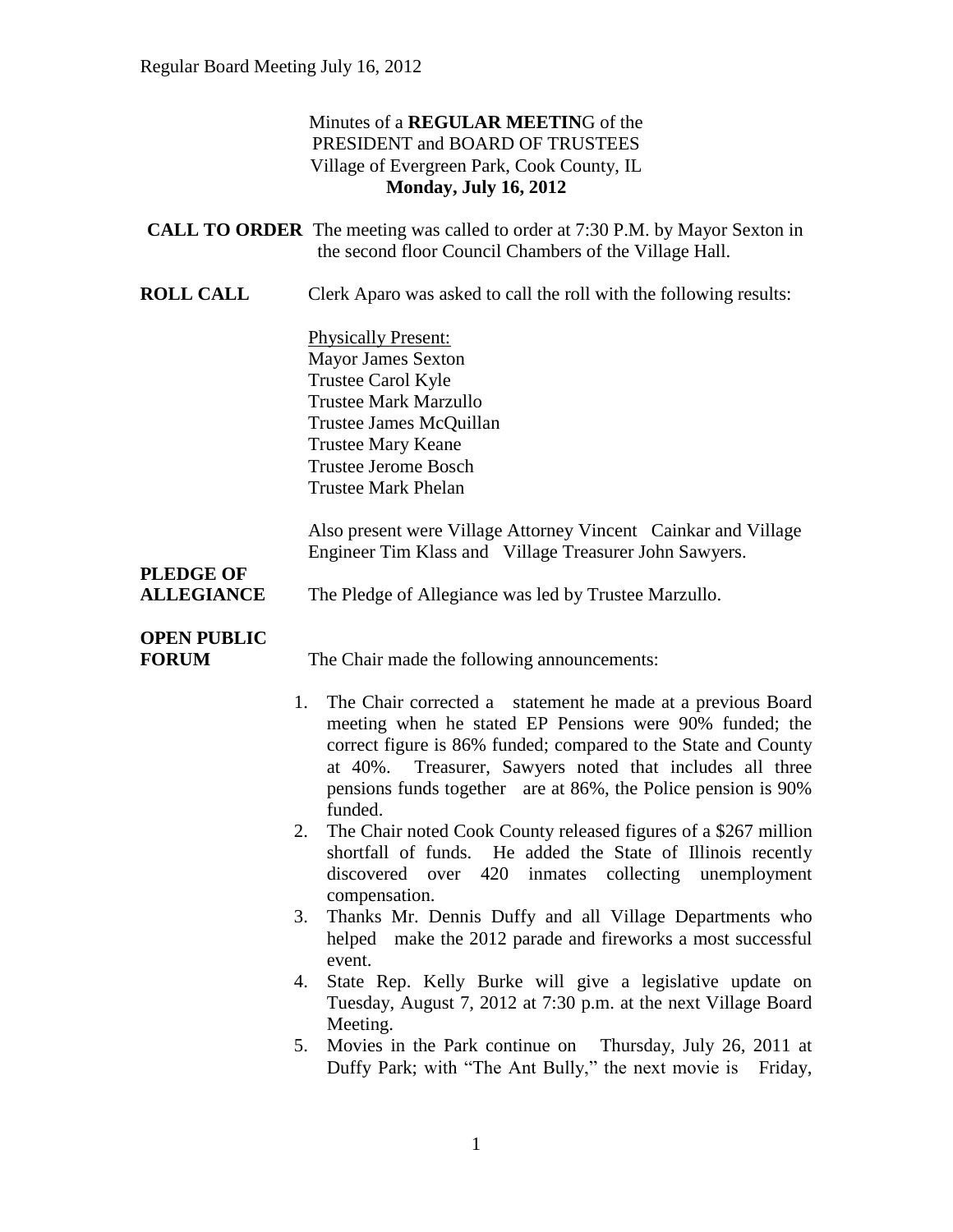August 17, 2012 "Back to the Future" and Friday September 14, "Abbott and Costello Meet Frankenstein."

- 6. Recycling totes are being delivered to the residents. The Chair asked for everyone to have patience with the new program and stated problems will be taken on an individual basis. The new program preserves landfills, causes less issues with rodents and enabled the Village to save money on a long term contract with Land and Lakes Scavenger Service.
- 7. The Farmers Market continues each Thursday from 7:00 am to 1:00 pm until October 26, 2012.
- 8. Everyone is encouraged to attend the EP Chamber of Commerce annual Golf Outing at Fountain Hills GC in Alsip, on Friday, August 3, 2012. Call Helen Cuprisin or the Chamber for more info 423-1118.

## **OPEN PUBLIC**

**AUDIENCE** Mr. Chris Clare, 9753 S. Springfield, distributed a four page report to the Board from the recent Patch.com forum regarding the Evergreen Plaza redevelopment. Renita Young, Patch.com Editor, thanked the residents for their input and the Board for their willingness to listen. The Chair stated the Village does not own the Plaza and the Village appreciates the ideas presented but the developer GMX has the final say for the development. The Chair added he found the mixed use idea intriguing. He also noted he is here six days a week and encourages ideas/discussion from our residents.

> Mrs. Lenza, 9336 Spaulding and Mrs. Cochi, 9332 Spaulding reported a recent issue with rodents in their area. They commended Inspector Layhe and Animal Control Officer Sue Pastik for their quick response. They stated they caught nine rats in three days. The Chair promised he will be there tomorrow morning with the Village Inspectors, the Health Officers and Anderson Pest Control which baits the alleys. He noted a similar problem in the northeast quadrant a few years ago and inspections revealed standing water, overgrown alleys, improperly stored vehicles, abandoned boats, rotted sheds and structurally weak garages. The Chair noted a concentrated effort was made then and that situation was resolved and this will be rectified, too.

> Mr. Tom Cosmos and Tom Cosmos Jr., 9500 S. Troy stated their alley at  $95/97$ <sup>th</sup> & Troy has been graded too high causing waters in the garages. They presented pictures to the Chair. The Chair noted there will be an announcement coming soon regarding the development of that area. He noted the alley is scheduled to be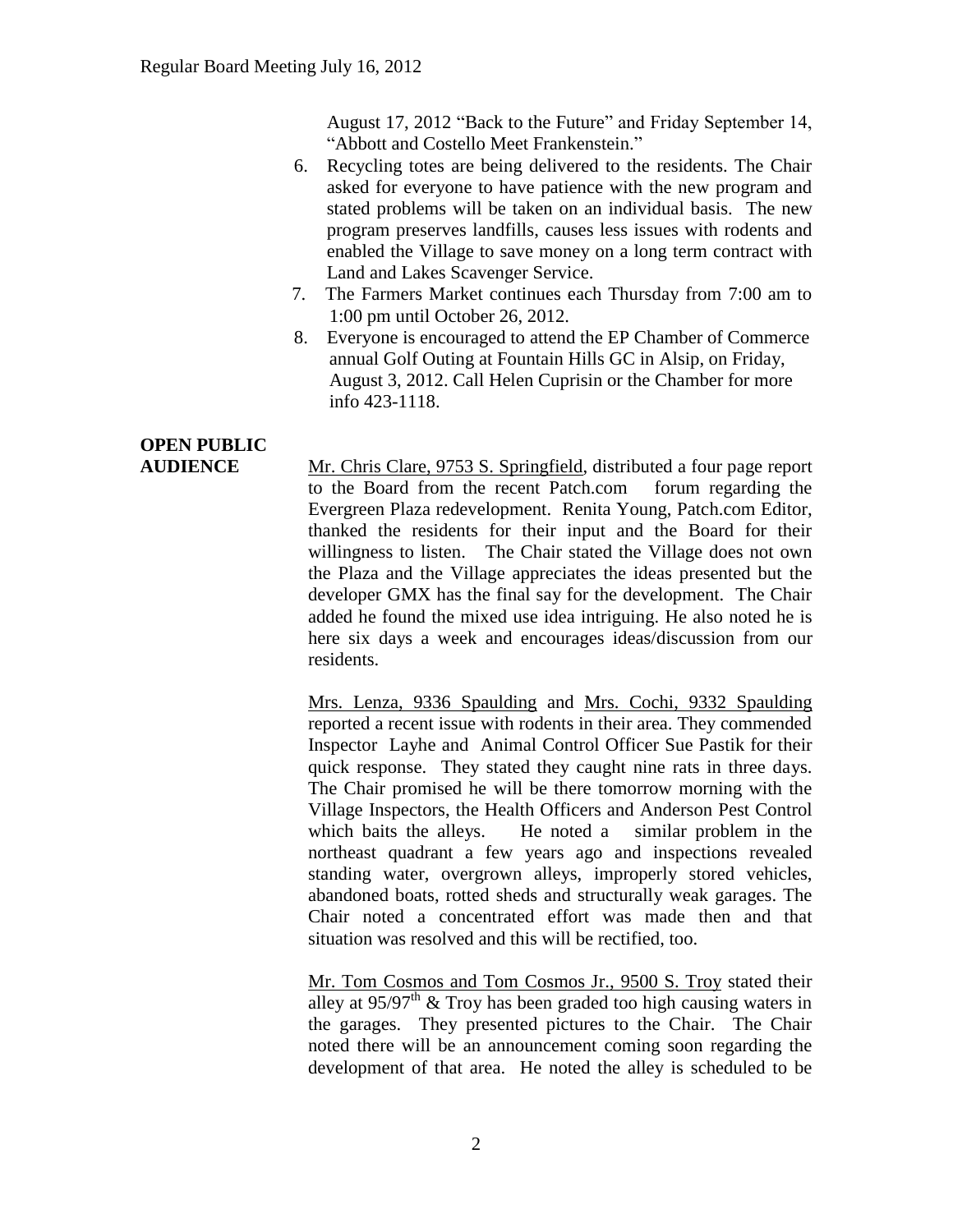paved soon in conjunction with the new development by Chase Bank.

Mr. Dale Alexander, 9330 Spaulding complained about the flooding in the alleys and the overgrowth in his alley and suggested the Village follow the City of Chicago's green initiative using porous asphalt in the alleys. The Chair asked everyone to step up and help keep their portion of the alley clean and help their neighbors clean their areas. He added the City assessed everyone to do the alley paving.

Mr. Erik Olson, 9314 S. Spaulding, stated his alley is graded too high and residents cannot use the garages, and the alley becomes a nonfunctional alley. He is concerned that due to the lack of street parking for many residents without driveways the new front pick up will cause problems especially with three or four containers per household on the street. Mr. Olson stated the village has to get to the root issue of the alleys and stop grading over the ruts. The Chair responded the garbage trucks cause a lot of the deep ruts and pot holes in the alleys and we fill the ruts as requested by the residents.

Steven Duffy, 8834 S. California, spoke from the audience on behalf of the recent Cancer Relay for Life event. He thanked the Chair and the Board for their continued help and also the Evergreen Park restaurants which donated gift certificates. EP restaurants Chi-Tung, Barraco's and Durbin's provided food for the survivors lunch and Pizza Man, Cavatappi, Wojo's, Chi-Tung, Golden Griddle, Snackville Junction, Roseangelas and J's Bistro, provided gift certificates which raised \$164.00 in sales. He also thanked the (2) Farmer's from the Farmer's Market who supplied watermelons for the contest.

Mr. Bob Simutis, 9300 S. Spaulding, stated he lives in close proximity to the Bliss Warehouse facility; he added he is retired and would like to sleep in but deliveries of stone, dirt and salt are made at 6:45 a.m. and then the PW Departments fill their trucks at 7:00 a.m. He asked if the delivery time be changed to later in the day. The Chair directed PW Director Lorenz to see if a later delivery time is possible.

## **REGULAR**

**AGENDA** Motion by Trustee Kyle second by Trustee Marzullo to waive the reading of the minutes of the July 2, 2012 Regular Board Meeting of the President and Board of Trustees as presented and passed by unanimous voice vote and so ordered by the Chair.

#### **RESOLUTION**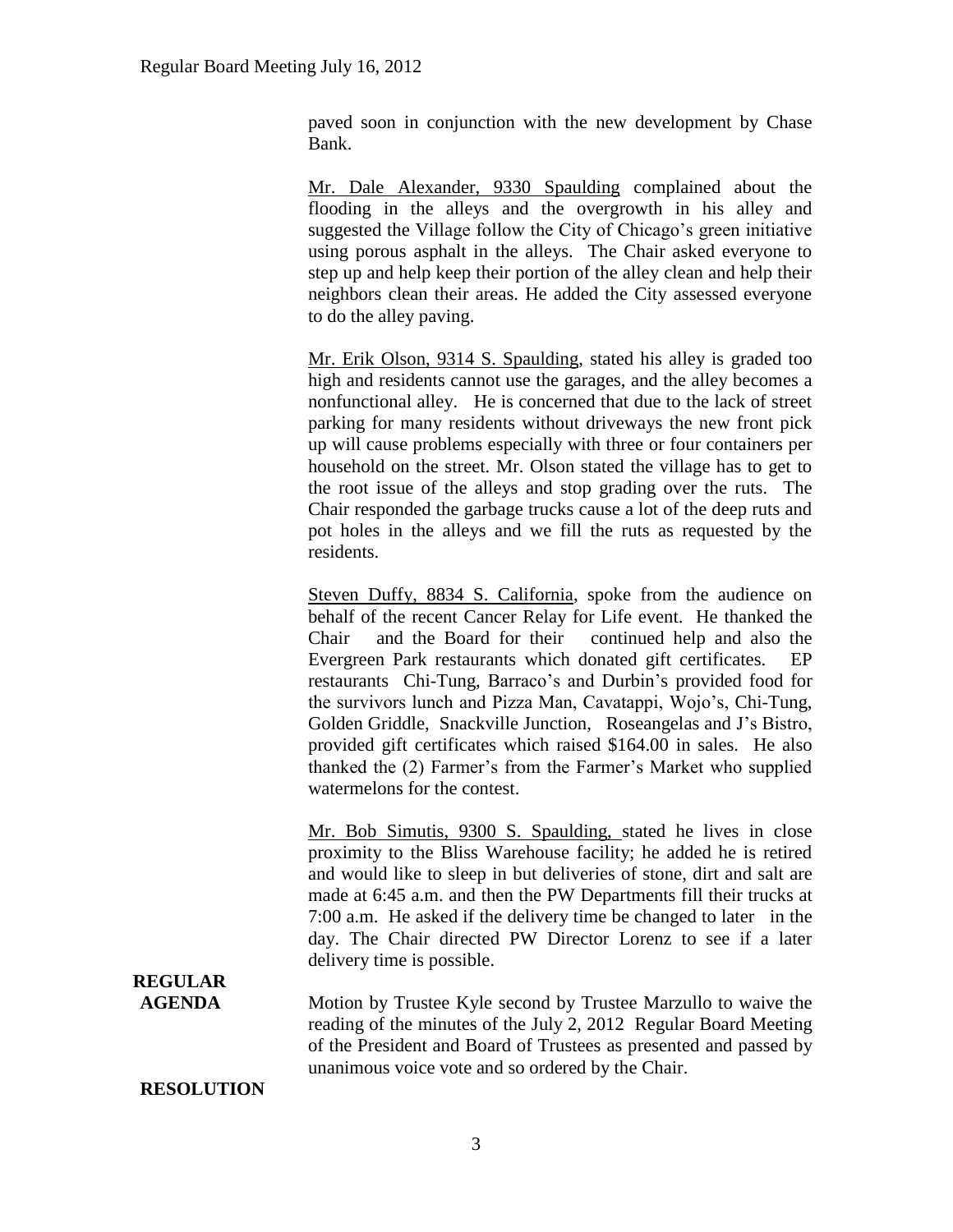**NO. 18-2012** Motion by Trustee Phelan second by Trustee McQuillan, to approve **Resolution NO. 18-2012** with expenditures of the General Corporate Fund of \$ 237,779.22 and the Sewer and Water Fund in the amount of  $$38,456.44$  and the  $95<sup>th</sup>$  Street TIF Fund, \$12,577.60 and the Capital Improvement Fund \$ 71.16 and the Street Bond Fund, \$21,000.00 for a total of \$309,884.42. Upon roll call, voting YES: Trustees Kyle, Marzullo, McQuillan, Keane, Bosch and Phelan; voting NO: NONE. The motion was passed and so ordered by the Chair.

## **BUSINESS**

**CERTIFICATES** Motion by Trustee Marzullo second by Trustee Kyle to approve the business license application for Investors **US LLC, DBA PIZZA HUT** to operate a carry out only located at 2849 W. 95<sup>th</sup> Street. A brief discussion took place regarding the parking for employees and possibly four (4) delivery vehicles. The Chair noted a "Famous Dave's" will also be in that strip and cooperation from all the businesses will be needed to avoid parking issues. Upon roll call, voting YES: Trustees Marzullo, McQuillan, Kean, Bosch, Phelan and Kyle; voting NO: NONE. The motion was passed and so ordered by the Chair.

> Motion by Trustee Phelan second by Trustee Marzullo to table the application for **Weight Loss, Inc.**, proposed site, 9500 S. Avers, Suite 1 & 2 until Mr. White submits requested documentation to Mayor Sexton. After a lengthy discussion between the petitioner, Mr. Dewon White and the Board; Mr. White stated his business is one on one consultation for physical fitness, weight loss and self defense. The Board was concerned that Mr. White will have more than one on one clients and it can turn into a class which would make this a health club and that use is not allowed per our parking requirements.

> The Chair noted parking issues already exist at this building and the number of clients he will have at one time is very important. Mr. White could not define the number of clients he would have in the suites at one time and was unclear on set business hours.

> The Chair requested a written business plan, assurances of the maximum number of clients in the suites at one time and clarification on business hours due to the proximity to residential homes. Upon roll call, voting YES: Trustees McQuillan, Kean, Bosch, Phelan, Kyle and Marzullo; voting NO: NONE. The motion was passed and so ordered by the Chair.

# **LIBRARY**

**OKTOBERFEST** Motion by Trustee Kyle second by Trustee Keane to approve the request from the Evergreen Park Public Library to host an